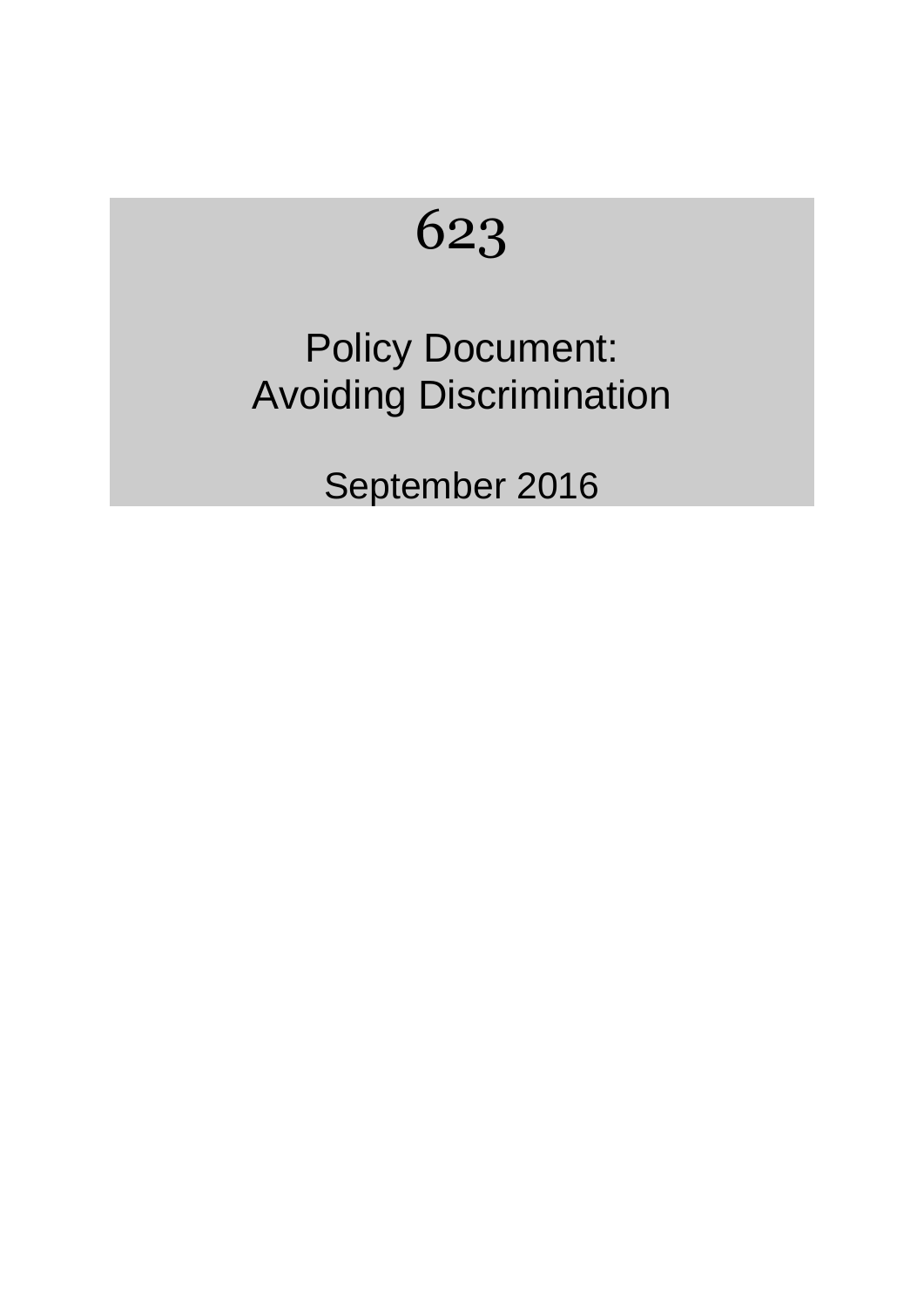#### **Introduction**

The Equality Act 2012 places an equality duty on public bodies to consider how different people will be affected by their activities.

As required by the Equality Act 2012, 623 is committed to avoiding discrimination on the grounds of the nine protected characteristics.

The protected characteristics are:

**Age -** Where this is referred to, it refers to a person belonging to a particular age (e.g. 32 year olds) or range of ages (e.g. 18 - 30 year olds).

**Disability -** A person has a disability if s/he has a physical or mental impairment which has a substantial and long-term adverse effect on that person's ability to carry out normal day-today activities.

**Gender reassignment -** The process of transitioning from one gender to another.

**Marriage and civil partnership -** Marriage is defined as a 'union between a man and a woman'. Same-sex couples can have their relationships legally recognised as 'civil partnerships'. Civil partners must be treated the same as married couples on a wide range of legal matters.

**Pregnancy and maternity -** Pregnancy is the condition of being pregnant or expecting a baby. Maternity refers to the period after the birth, and is linked to maternity leave in the employment context. In the non-work context, protection against maternity discrimination is for 26 weeks after giving birth, and this includes treating a woman unfavourably because she is breastfeeding.

**Race -** Refers to the protected characteristic of Race. It refers to a group of people defined by their race, colour, and nationality (including citizenship) ethnic or national origins.

**Religion and belief -** Religion has the meaning usually given to it but belief includes religious and philosophical beliefs including lack of belief (e.g. Atheism). Generally, a belief should affect your life choices or the way you live for it to be included in the definition.

**Sex -** A man or a woman.

**Sexual orientation -** Whether a person's sexual attraction is towards their own sex, the opposite sex or to both sexes.

Discrimination can occur

- 1. By treating a person working or applying to work with 623 or a child attending or applying to attend 623 less favourably (without justification) because or his or her protected characteristic.
- 2. By failing to make reasonable adjustments (without justification) for a person who is disabled.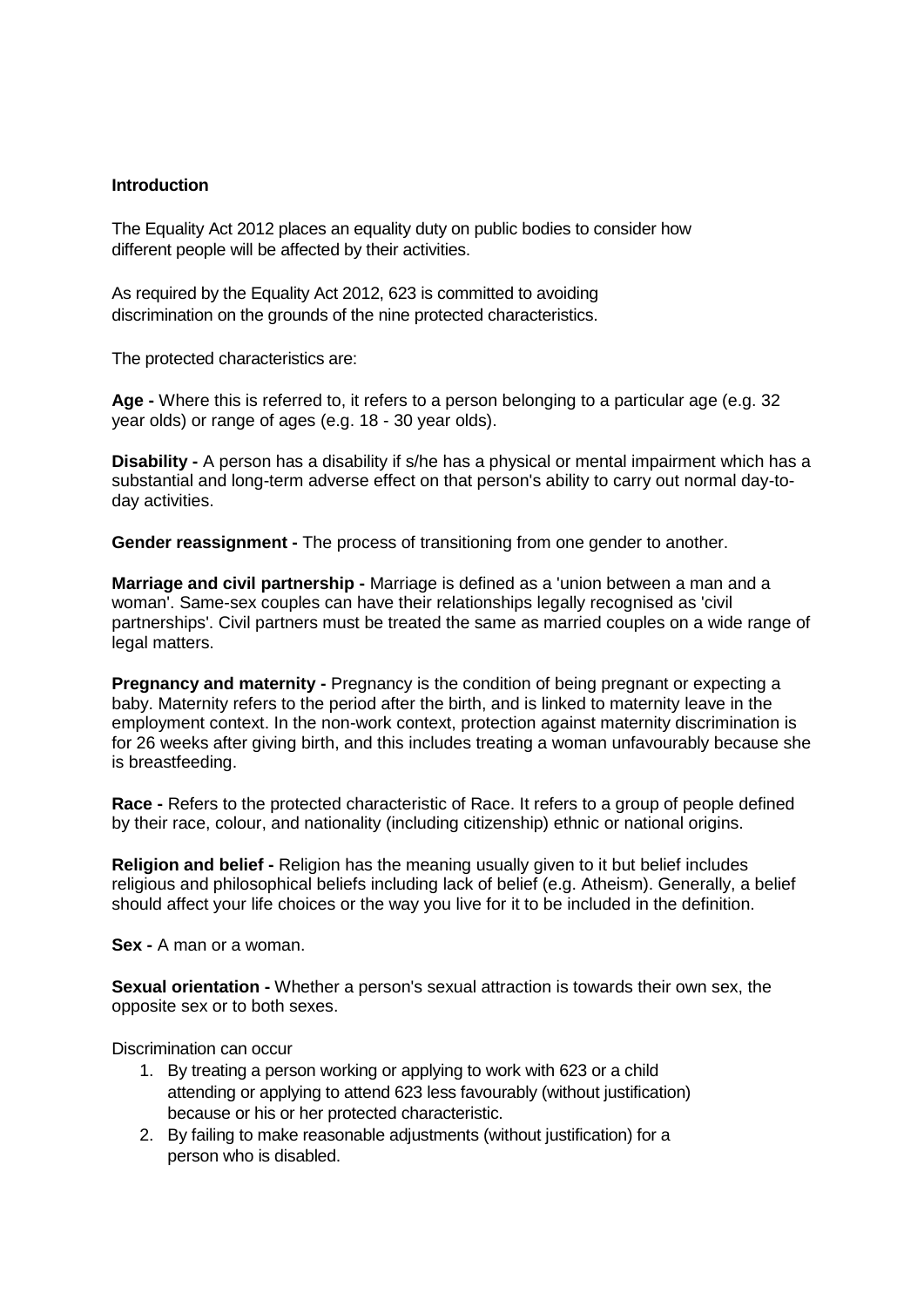## **Club activities:**

In activities undertaken by 623, the voluntary management committee and staff are committed to advancing equality between people who share a protected characteristic under the Equality Act 2012.

This will be a pervasive approach of the club, but will include:

- Fostering good relations between people who share a protected characteristic and those who do not
- Supporting positive attitudes in the children of the club
- Where possible, providing toys, books and videos which foster good relations between people who share a protected characteristic and those who do not.

# **Employment**

623 is committed to considering whether any selection process will put a candidate at a disadvantage because of any protected characteristic.

623 will ensure that any employee is not put at a disadvantage in any redundancy process because of a protected characteristic.

### **Specific issues for avoiding disability discrimination**

The Disability Discrimination Act 1995 defines a disabled person as someone with "a physical or mental impairment which has a substantial and long-term adverse effect on their ability to carry out day-to-day activities".

**An impairment** is to be taken to affect normal day-to-day activities if it affects:

- **Mobility**
- Manual dexterity
- Physical co-ordination
- Continence
- Ability to move, carry or lift everyday objects
- Speech
- Hearing or eyesight
- Memory or ability to concentrate
- Perception or risk of physical danger

623 is committed to making recruitment information on request in other formats, for example in large print, Braille or as a computer file.

At any interview, or written selection process, 623 will consult with candidates who have declared any form of disability on their application form for which reasonable adjustments would be required for the to undertake the duties of the post, should they be successful. The candidate will be assured that the need to make reasonable adjustments will not affect the selection process.